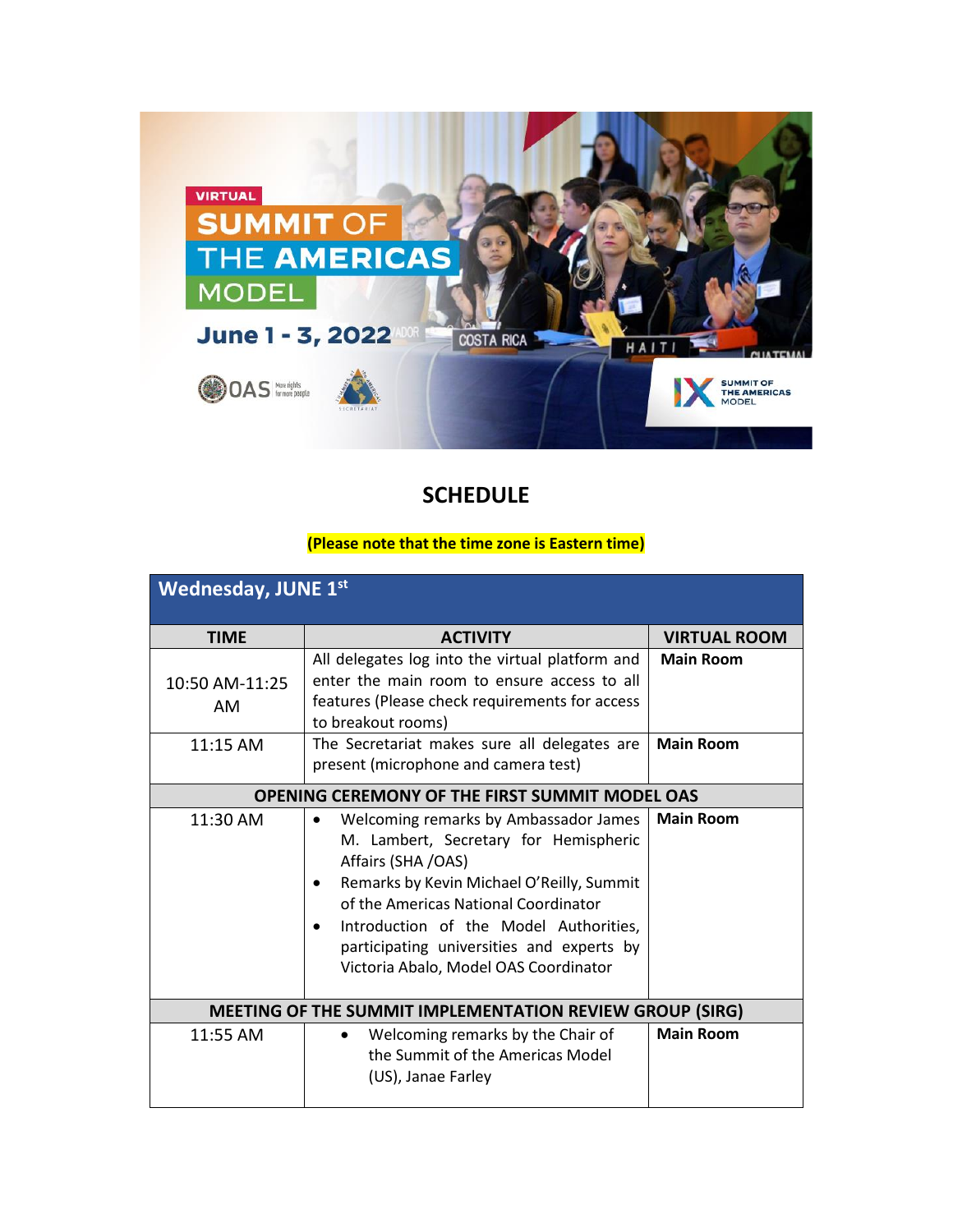|                               | Welcoming remarks by the Vice Chair<br>٠                                                                                                                                                   |                       |  |  |  |
|-------------------------------|--------------------------------------------------------------------------------------------------------------------------------------------------------------------------------------------|-----------------------|--|--|--|
|                               | of the Summit of the Americas Model                                                                                                                                                        |                       |  |  |  |
|                               | (Peru), Pilay Todd                                                                                                                                                                         |                       |  |  |  |
|                               | <b>FIRST SESSION OF THE SIRG</b>                                                                                                                                                           |                       |  |  |  |
|                               |                                                                                                                                                                                            |                       |  |  |  |
| 11:50 AM                      | Verification of quorum (delegations by the<br>$\bullet$<br>Summit Secretariat).                                                                                                            | <b>Main Room</b>      |  |  |  |
|                               | Establishment of the Order of Precedence.                                                                                                                                                  |                       |  |  |  |
|                               | Approval of the Schedule.                                                                                                                                                                  |                       |  |  |  |
|                               | Approval of the Agenda of Topics.                                                                                                                                                          |                       |  |  |  |
|                               | The Chair requests the Secretariat to read                                                                                                                                                 |                       |  |  |  |
|                               | the Modus Operandi.                                                                                                                                                                        |                       |  |  |  |
| 12:00 PM                      | by the National<br>General Statements<br>٠<br>Coordinators on the IX Summit thematic<br>areas, according to the<br>Order<br>of<br>Precedence (1 minute per delegate)                       | <b>Main room</b>      |  |  |  |
| 12:40 PM                      | Distribution of the delegates in the 5<br>$\bullet$<br>working groups based on the thematic<br>areas.<br>The Secretariat reads the names of the<br>delegates of each working group and the | <b>Main room</b>      |  |  |  |
|                               | topics assigned to each of them. Breakout<br>room information is provided.                                                                                                                 |                       |  |  |  |
| 12:40-1:20 PM                 | <b>LUNCH BREAK</b><br>$\bullet$                                                                                                                                                            | <b>Breakout rooms</b> |  |  |  |
|                               | The delegates are assigned to their rooms.                                                                                                                                                 | (5)                   |  |  |  |
|                               | Working group leaders and delegates are                                                                                                                                                    |                       |  |  |  |
|                               | requested to be back from the break at 1:20 PM                                                                                                                                             |                       |  |  |  |
|                               | <b>EST</b>                                                                                                                                                                                 |                       |  |  |  |
| <b>WORKING GROUP SESSIONS</b> |                                                                                                                                                                                            |                       |  |  |  |
| 1:20-3:30 PM                  | <b>FIRST WORKING GROUP SESSION</b>                                                                                                                                                         | <b>Breakout rooms</b> |  |  |  |
|                               | Delegates meet in the assigned working group                                                                                                                                               |                       |  |  |  |
|                               | room. The sessions of the 5 (five) thematic                                                                                                                                                |                       |  |  |  |
|                               | working groups start simultaneously in their                                                                                                                                               |                       |  |  |  |
|                               | respective virtual rooms.                                                                                                                                                                  |                       |  |  |  |
|                               | Delegates must be in the corresponding                                                                                                                                                     |                       |  |  |  |
|                               | Working Group (delegates check with their                                                                                                                                                  |                       |  |  |  |
|                               | <b>Working Group Leaders)</b>                                                                                                                                                              |                       |  |  |  |
|                               | • The Working Group leader establishes the                                                                                                                                                 |                       |  |  |  |
|                               | quorum and ensures that all the delegates                                                                                                                                                  |                       |  |  |  |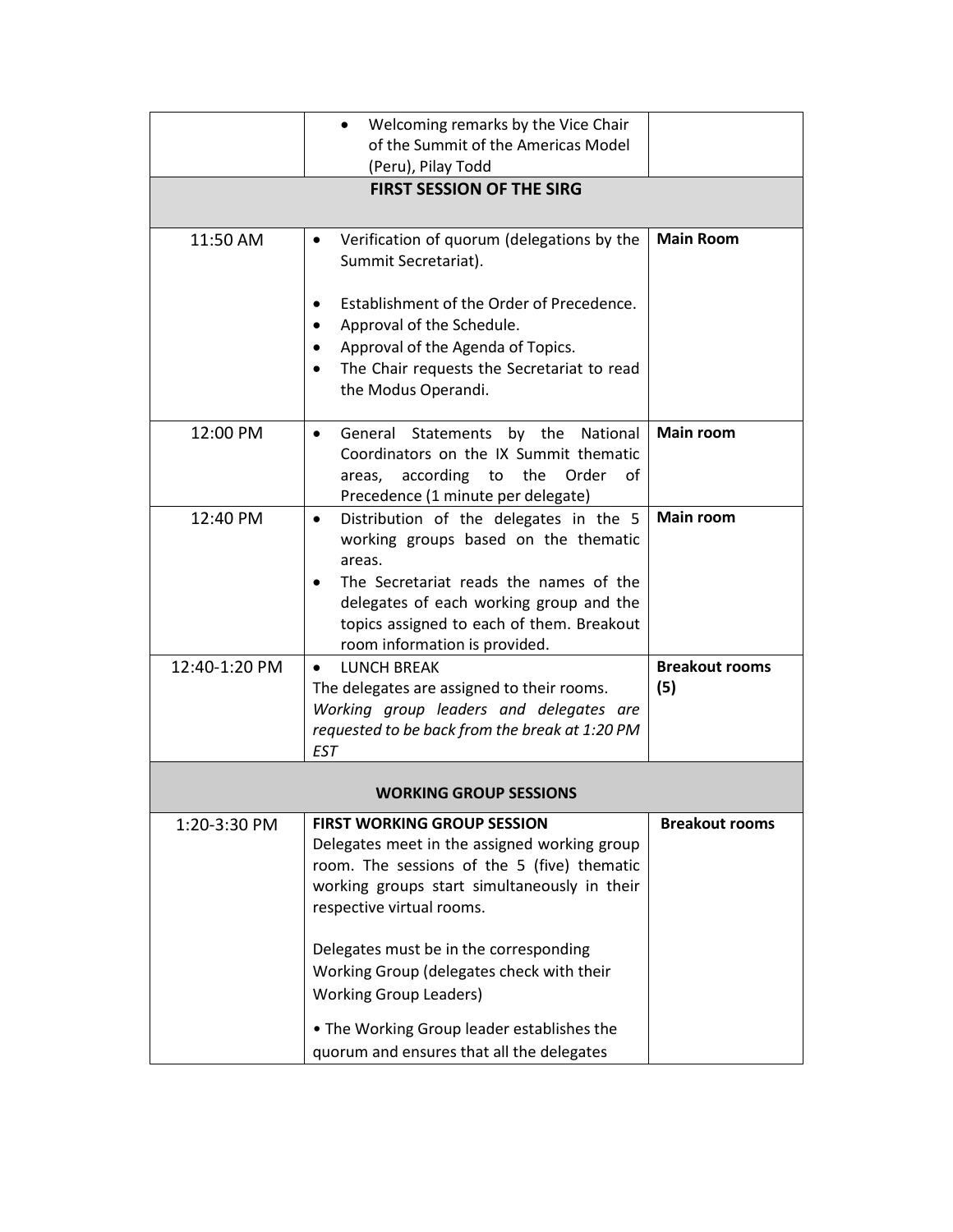|                               | belonging to his/her group are present (see<br>list).                                                                                                                                                                                                                                                                                                                                                                                                                                                                                                        |                       |  |  |
|-------------------------------|--------------------------------------------------------------------------------------------------------------------------------------------------------------------------------------------------------------------------------------------------------------------------------------------------------------------------------------------------------------------------------------------------------------------------------------------------------------------------------------------------------------------------------------------------------------|-----------------------|--|--|
|                               | The Working Group leader (WGL) reads the<br>instructions<br>on the<br>methodology for<br>drafting proposals on strengthening the IX<br>Summit Political Commitments and the<br>Flowchart on the Procedure within the<br><b>Working Group</b><br>The WGL announces the topic assigned to<br>the Working Group and the reference<br>documents that can be used to draft the<br>proposals on strengthening the IX Summit<br><b>Political Commitments.</b><br>• The WGL welcomes the Specialist/Expert<br>who will make a presentation on the assigned<br>topic. |                       |  |  |
|                               | • Brief presentation of the Specialist/Expert<br>(if applicable)                                                                                                                                                                                                                                                                                                                                                                                                                                                                                             |                       |  |  |
|                               | • Brief session of questions to the<br>Specialist/Expert.                                                                                                                                                                                                                                                                                                                                                                                                                                                                                                    |                       |  |  |
|                               | • A Secretary is elected to take note of the<br>proposals (the Secretary continues to<br>represent his/her country) (work is done in<br>Word and the screen is shared)                                                                                                                                                                                                                                                                                                                                                                                       |                       |  |  |
|                               | • If there's time, the WGL gives the floor to<br>the delegates to present their proposals and<br>the WG flowchart is followed.                                                                                                                                                                                                                                                                                                                                                                                                                               |                       |  |  |
|                               | Breakout rooms will close at 3:30PM EST.<br>Working group delegates will meet the next<br>day to work on their draft proposal.                                                                                                                                                                                                                                                                                                                                                                                                                               |                       |  |  |
| Thursday, JUNE 2nd            |                                                                                                                                                                                                                                                                                                                                                                                                                                                                                                                                                              |                       |  |  |
| <b>WORKING GROUP SESSIONS</b> |                                                                                                                                                                                                                                                                                                                                                                                                                                                                                                                                                              |                       |  |  |
| <b>TIME</b>                   | <b>ACTIVITY</b>                                                                                                                                                                                                                                                                                                                                                                                                                                                                                                                                              | <b>PLACE</b>          |  |  |
| 10:50 AM                      | Working group leaders are requested to log in<br>at 10:50 AM                                                                                                                                                                                                                                                                                                                                                                                                                                                                                                 |                       |  |  |
| 11:00 AM                      | <b>SECOND WORKING GROUP SESSION</b>                                                                                                                                                                                                                                                                                                                                                                                                                                                                                                                          | <b>Breakout rooms</b> |  |  |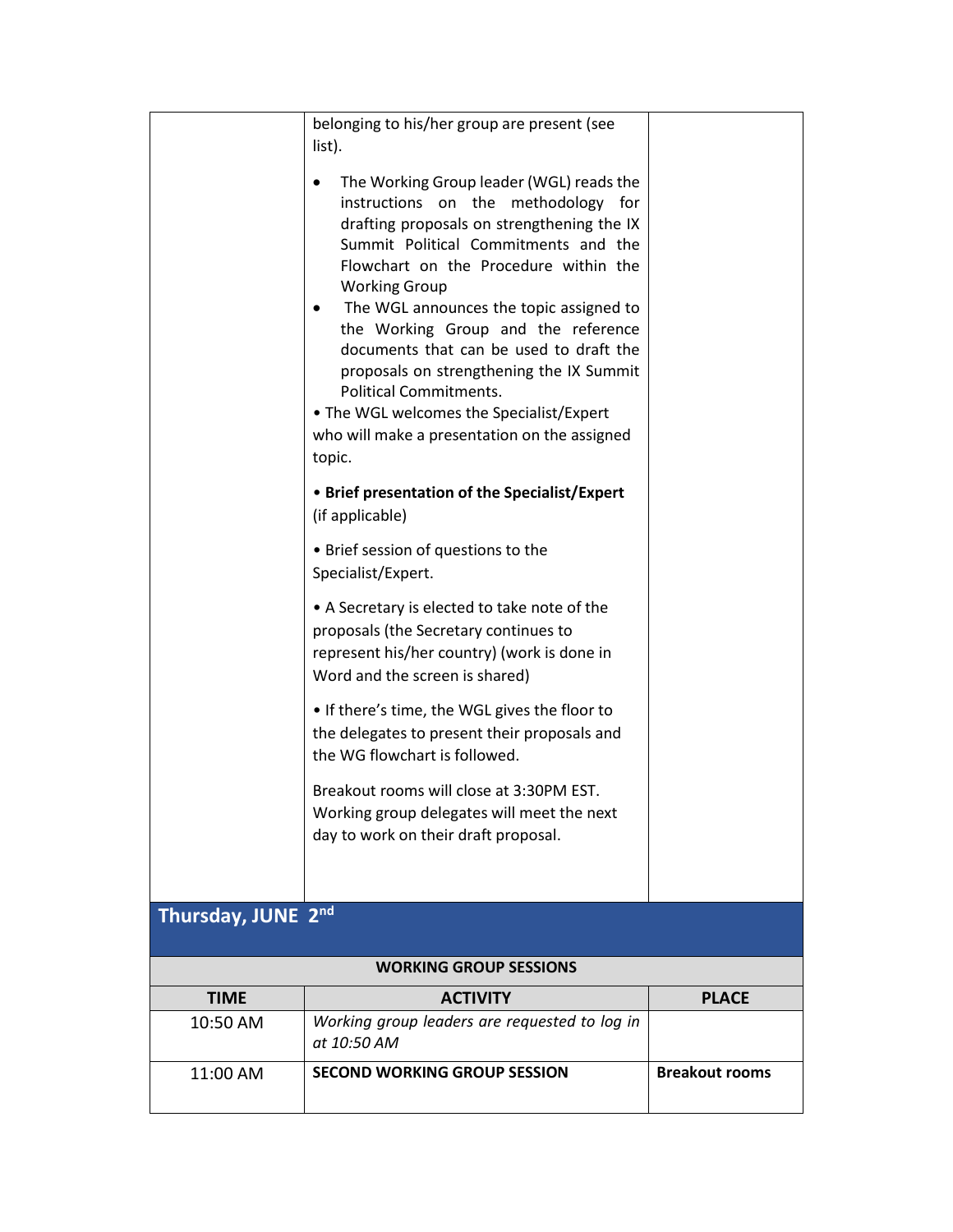|                  | All delegates log into their breakout rooms to<br>continue<br>drafting the<br>proposals<br>on                                                                                                   |                       |
|------------------|-------------------------------------------------------------------------------------------------------------------------------------------------------------------------------------------------|-----------------------|
|                  | strengthening<br>the<br>IX<br>Summit<br>Political<br>Commitments.                                                                                                                               |                       |
| 11:30 AM         | Delegates resume the discussions, within<br>٠<br>their working groups, on the proposals on<br>strengthening<br>Political<br>the<br>Summit<br>Commitments.                                       | <b>Breakout rooms</b> |
|                  | Discussions within the Working Groups are<br>conducted by the WGL taking the following into<br>consideration:<br>The WG Leader flowchart<br>$1_{-}$<br>2. The proposal template.                |                       |
| 12:30-1:30 PM    | <b>LUNCH</b>                                                                                                                                                                                    |                       |
| 1:30-3:30 PM     | <b>LAST SESSION OF THE WORKING GROUPS</b><br>Working groups should finalize their<br>$\bullet$<br>proposals<br><b>Working</b><br>leaders<br>their<br>group<br>send<br>proposals to moas@oas.org | <b>Breakout rooms</b> |
|                  |                                                                                                                                                                                                 |                       |
| Friday, JUNE 3rd |                                                                                                                                                                                                 |                       |
|                  | <b>SECOND SESSION OF THE SIRG</b>                                                                                                                                                               |                       |
| <b>TIME</b>      | <b>ACTIVITY</b>                                                                                                                                                                                 | <b>PLACE</b>          |
| 10:50AM          | Delegates log into the main room to present<br>and debate on the proposals drafted in the 5<br>working groups.                                                                                  | <b>Main room</b>      |
| 11:00 AM         | The Chair announces the presentation of<br>$\bullet$<br>the proposals by the working group<br>leaders. The Chair announces that the<br>proposal of working group #1 will be<br>presented first. | <b>Main room</b>      |